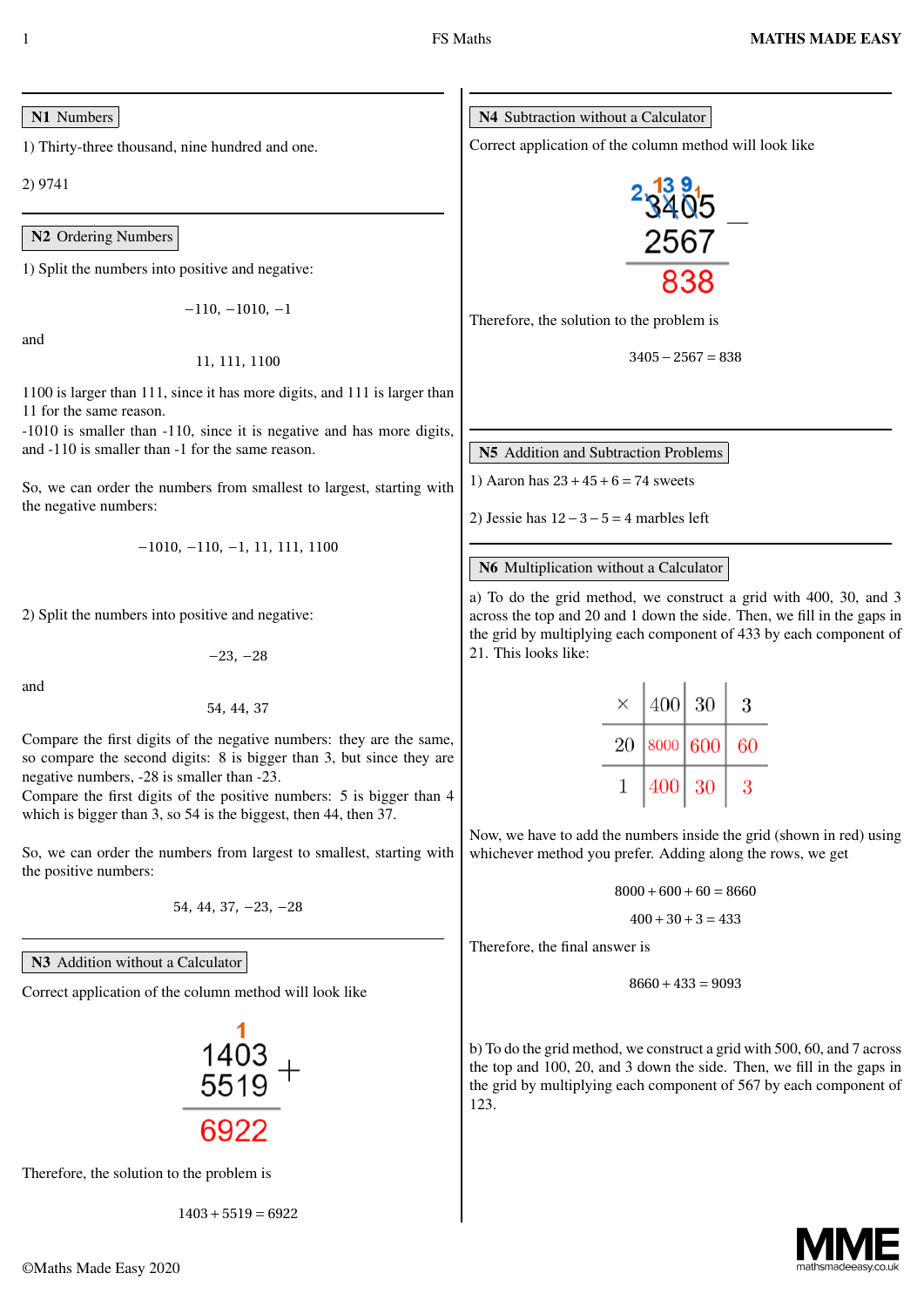This looks like:

| X  | 500            | 60       |     |
|----|----------------|----------|-----|
|    | 100 50000 6000 |          | 700 |
| 20 | 10000 1200 140 |          |     |
| 3  |                | 1500 180 | 21  |

Now, we have to add the numbers inside the grid (shown in red) using whichever method you prefer. Adding along the rows, we get

> $50000+6000+700=56700$  $10000+1200+140=11340$

1500*+*180*+*21 *=* 1701

Therefore, the final answer is

56700*+*11340*+*1701 *=* 69741

#### N7 Division without a Calculator

a) To do the bus stop method, we first draw our "bus stop" with 768 on the inside and 8 on the outside. Then, we will ask "how many times does 8 go into each digit?", or if there is a remainder from the previous go, we form a new number by putting the remainder in front of the next digit, and we ask, "how many times does 8 go into this new number?" A correct application of the bus stop method will look like:

$$
\begin{array}{c}\n 096 \\
 8 \overline{)76^4} \\
 \hline\n 3\n \end{array}
$$

Therefore, the answer is 96

b) A correct application of the bus stop method will look like:

$$
9\frac{0\,1\,2\,6}{1^1 1^2 3\,5 4}
$$

Therefore, the answer is 126

N8 Multiplication and Division Problems

1)  $65p = £0.65$ So, the shop owner makes  $150 \times £0.65 = £97.50$ 

2) 5*÷*0.4 *=* 12.5 cups

However, there isn't enough juice to fill the 13th cup, so Sunita can only fill 12 cups.

N9 Checking Your Answers 1) 347*−*126 *=* 221 Check: 221*+*126 *=* 347  $(2)$  356  $\pm$  4 – 89 Check:  $4 \times 89 = 356$ 

#### N10 Order of Operations (BIDMAS)

There are two sets of brackets, so our first step should be to evaluate them both. Which one we do first doesn't matter, so here we'll choose the left one first. It only contains one operation, so we get

13*+*2 *=* 15

Now, the bracket on the right contains two operations: an index/power, and a division. We do the index first followed by the division:

$$
36 \div 3^2 = 36 \div 9 = 4
$$

Therefore, we only have 1 operation left in our calculation (the multiplication between the two brackets), so we get the answer to be

 $15 \times 4 = 60$ 

#### **N11** Fraction Basics

To get 20 on the bottom, we need to multiply the bottom by 4, because  $5 \times 4 = 20$ 

The top needs to be multiplied by the same number, so

6  $\frac{6}{5} = \frac{6 \times 4}{5 \times 4}$  $\frac{1}{5\times4}$ 34 20

#### N12 More Fractions

1) Both 21 and 45 can be divided by 3, so

$$
\frac{21}{45} = \frac{21 \div 3}{45 \div 3} = \frac{7}{15}
$$

This cannot be simplified any further.

2)

 $495 \div 11 = 45$ 

 $45 \times 3 = 135$ 

N13 Adding and Subtracting Fractions

The bottom numbers need to be the same, so convert them all to equivalent fractions with 12 on the bottom, then solve:

$$
\frac{5}{12} - \frac{1}{2} + \frac{3}{4} = \frac{5}{12} - \frac{1 \times 6}{2 \times 6} + \frac{3 \times 3}{4 \times 3}
$$

$$
= \frac{5}{12} - \frac{6}{12} + \frac{9}{12}
$$

$$
= \frac{5 - 6 + 9}{12}
$$

$$
= \frac{8}{12}
$$

$$
= \frac{2}{3}
$$

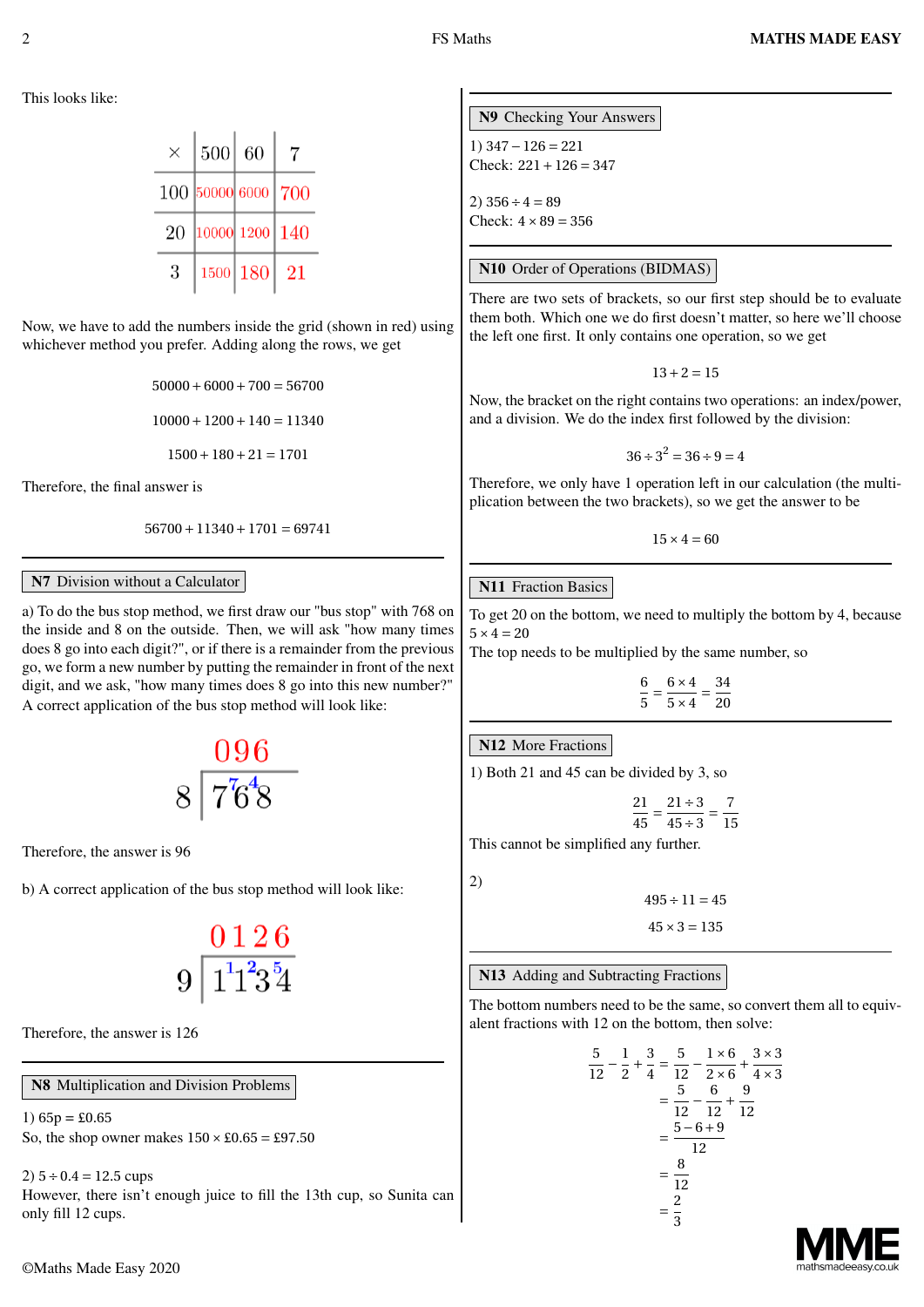N14 Mixed Numbers

 $29 \div 6 = 4$  r 5

The whole number part of the division is the number before the fraction, and the remainder goes on top with the dividing number on the bottom:

> 29  $\frac{29}{6}$  = 4 $\frac{5}{6}$ 6

#### N15 Adding and Subtracting Mixed Numbers

Split up the whole number parts and fraction parts separately:

$$
2\frac{7}{12} - 1\frac{1}{6} = 2 - 1 + \frac{7}{12} - \frac{1}{6}
$$

Add/subtract each part:

and

$$
\frac{7}{12} - \frac{1}{6} = \frac{7}{12} - \frac{2}{12} = \frac{5}{12}
$$

2*−*1 *=* 1

Adding the parts together gives a final answer of:

 $1+\frac{5}{11}$  $\frac{5}{12} = 1\frac{5}{12}$ 12

#### N16 Comparing Fractions

Firstly, find equivalent fractions, so that all fractions have 30 on the bottom:

13

| 30                                                                        |          |
|---------------------------------------------------------------------------|----------|
| $\overline{\mathbf{c}}$<br>$2 \times 6$<br>$\overline{5}$<br>$5 \times 6$ | 12<br>30 |
| $1 \times 15$<br>1<br>$\overline{2}$<br>$2 \times 15$                     | 15<br>30 |
| 8<br>$8 \times 2$<br>$15 \times 2$<br>15                                  | 16<br>٩O |

Then, simply compare the top number of each fraction, and order them from smallest to largest:

> 12 13 15 16 30 30 30 30

Finally, replace these with the original fractions:

2 13 1 8 5 30 2 15

#### N<sub>17</sub> Decimals

The first digit after the decimal point is the tenths. The second digit after the decimal point is the hundredths.

So, 1 is the number in the hundredths column in 7604.51382

#### N18 Adding and Subtracting Decimals

a) Add a 0 to the end of 2.86 so that both numbers have the same number of decimal places. Then, use the column method for addition, making sure to line up the decimal points:

$$
\begin{array}{c|cccc}\n1 & 8 & 6 & 0 \\
0 & 2 & 3 & 1 \\
\hline\n3 & 0 & 9 & 1\n\end{array}
$$

 $\text{So}, 2.86 + 0.231 = 3.091$ 

b) Add a 0 to the end of 3.48 so that both numbers have the same number of decimal places. Then, use the column method for subtraction, making sure to line up the decimal points:

$$
\begin{array}{@{}c@{\hspace{1em}}c@{\hspace{1em}}c@{\hspace{1em}}c@{\hspace{1em}}}\n & 0 & 1 & 0 & 0 \\
 \hline\n & 1 & 0 & 0 & 0 & 0 \\
 & 3 & 0 & 4 & 8 & 0 \\
 \hline\n & 0 & 0 & 0 & 0 & 3\n \end{array}\n \quad -
$$

So, 11.563*−*3.48 *=* 8.083

#### N19 Multiplying and Dividing Decimals

a) To divide decimals, we want to multiply them both by 10 repeatedly, until they're no longer decimals. In this case, if we multiply both numbers by 100, we can then work out

286*÷*20

And the answer will be the same as the answer to 2.86*÷*0.2 Using the bus stop method here, we get

$$
\frac{0\,1\,4.3}{20\bigl[ 2^2\!8^8\!6^6\!0\,0}
$$

Therefore, the solution is

$$
2.86 \div 0.2 = 14.3
$$

b) Convert the decimals to whole numbers, by moving the decimal point to the right, then we can calculate

433*×*21

Using the grid method, we get:

| ×  | 400      | 30 | 3  |  |
|----|----------|----|----|--|
| 20 | 8000 600 |    | 60 |  |
|    | 400      | 30 | 3  |  |

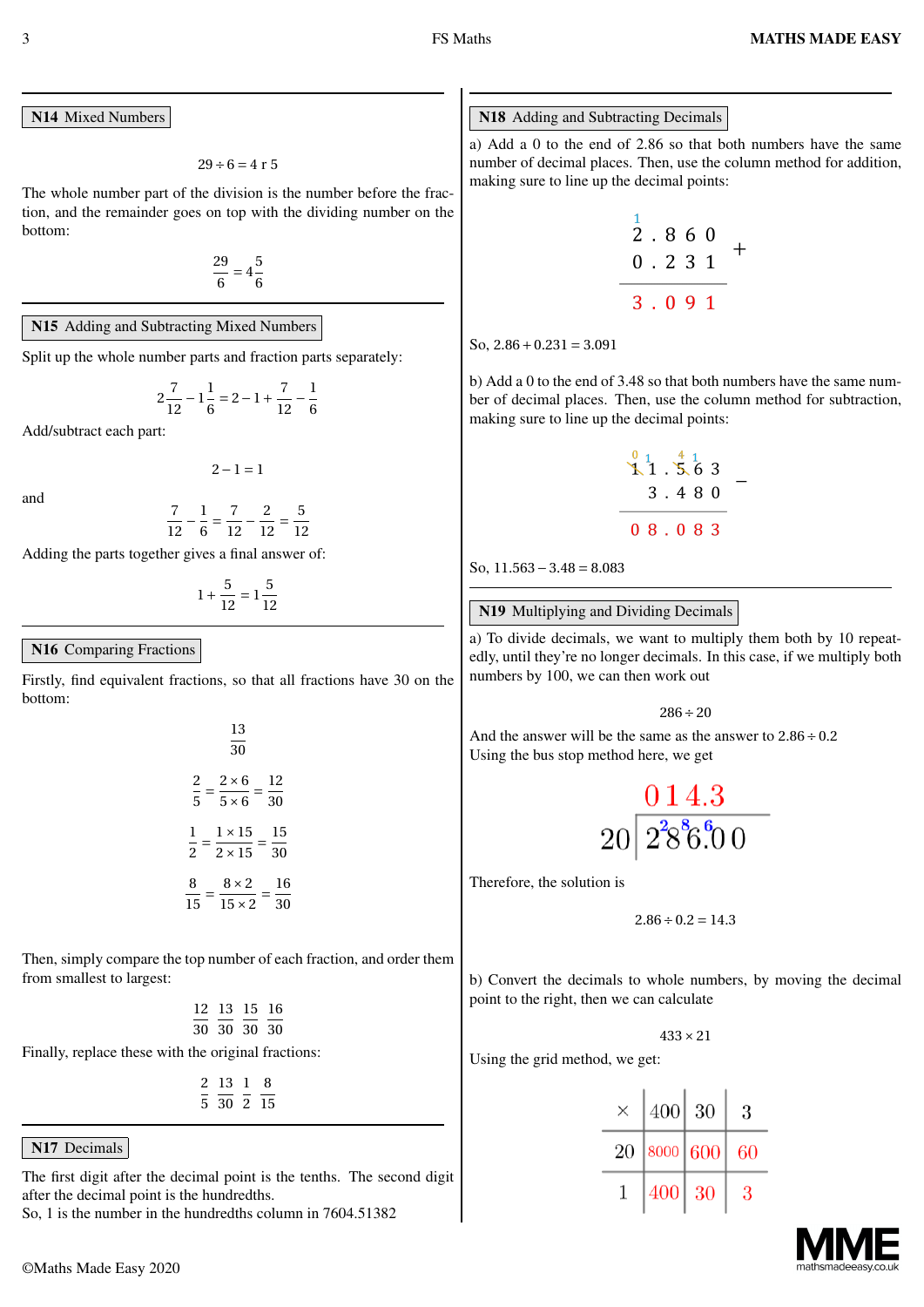$\text{So, } 433 \times 21 = 8000 + 600 + 60 + 400 + 30 + 3 = 9093$ 

We moved decimal points 2 places to the right in total initially, so we need to move the decimal point 2 places to the left to get our final answer:

 $43.3 \times 2.1 = 90.93$ 

N20 Rounding and Estimating

1) 8 is bigger than 5, so 7.689 rounds up to 7.7

2) 2 is smaller than 5, so 134.25 rounds down to 134

#### N21 Percentages

1) Without a calculator:

10% of  $160 = 16$  $5\% \text{ of } 160 = 8$  $1\% \text{ of } 160 = 1.6$ 

> $38\% = 10\% + 10\% + 10\% + 5\% + 1\% + 1\% + 1\%$ *=* 16*+*16*+*16*+*8*+*1.6*+*1.6*+*1.6 *=* 48*+*8*+*4.8 *=* 60.8

With a calculator:

38\% of  $160 = 0.38 \times 160 = 60.8$ 

2) 190*÷*250 *=* 0.76  $0.76 \times 100 = 76\%$ 

N22 Percentage Increase and Decrease

1) Multiplier *=* 4%*+*100% *=* 104% *=* 1.04 Number of employees this year  $= 1.04 \times 300 = 312$ 

2)  $1.5\% \text{ of } \text{\pounds}40000 = \text{\pounds}40000 \times 0.015 = \text{\pounds}600$ Profit *=* £40000*−*£600 *=* £39400

N23 Percentage Change

Percentage change = 
$$
\frac{1800 - 2000}{2000} \times 100
$$

$$
= \frac{-200}{2000} \times 100
$$

$$
= -\frac{1}{10} \times 100
$$

$$
= -10\%
$$

So, the population of the zoo has decreased by 10%.

N24 Reverse Percentages

Multiplier *=* 1*+*0.04 *=* 1.04

Let *H* be Tom's height from two years ago. We know that the result of multiplying *H* by 1.04 must be 182.

So, to find Tom's height two years ago, we need to divide 182 by 1.04

$$
H = 182 \div 1.04 = 175 \text{ cm}
$$

N25 Fractions, Decimals and Percentages

$$
\frac{3}{4} = 0.75 = 75\%
$$

N26 Converting Fractions, Decimals and Percentages

$$
\frac{5}{8} = 5 \div 8 = 0.625
$$

$$
0.625 \times 100 = 62.5\%
$$

N27 Comparing Fractions, Decimals and Percentages

Convert all to decimals:

$$
\frac{2}{25} = 2 \div 25 = 0.08
$$

$$
8.5\% \div 100 = 0.085
$$

0.082

$$
\frac{9}{100} = 9 \div 100 = 0.09
$$

Now, we can order the decimals, from largest to smallest:

0.09, 0.085, 0.082, 0.08

Then, convert them back to their original form

9  $\frac{9}{100}$ , 8.5%, 0.082,  $\frac{2}{25}$ 25

### N28 Ratio Basics

We know that Deborah's age is 28. Looking at the ratio, Deborah has 4 parts, meaning that 28 years constitutes 4 parts in the ratio. Therefore

$$
1
$$
 part  $= 28 \div 4 = 7$ 

Kemah, Bob, and Deborah have 1, 2, and 4 parts in the ratio respectively. So

Kemah's age = 
$$
1 \times 7 = 7
$$
  
Bob's age =  $2 \times 7 = 14$   
Deborah's age = 28

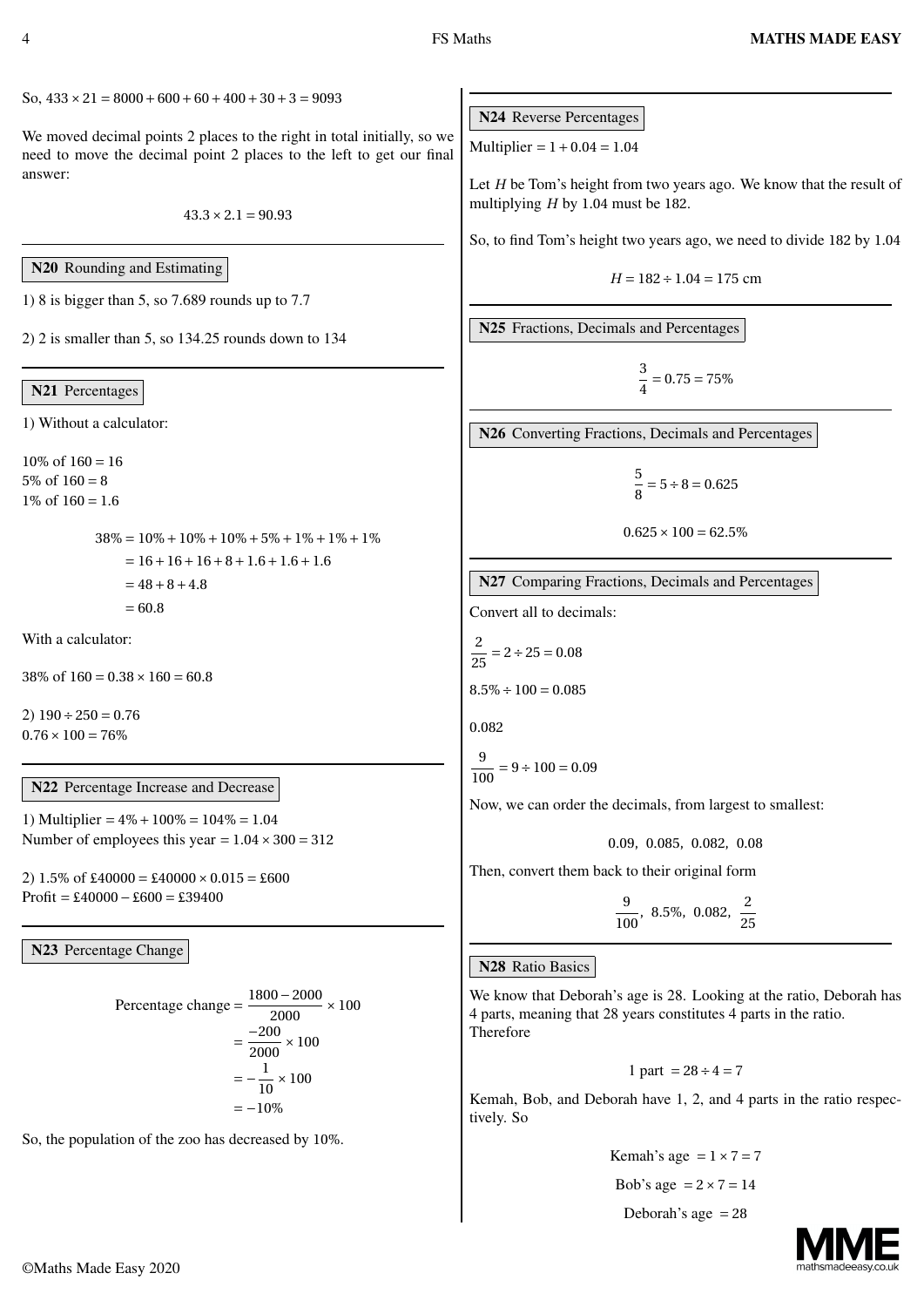Read off the value.

N29 More Ratio

2 parts of almonds is 160 g, so

$$
1\,\,\text{part} = 160 \div 2 = 80\,\text{g}
$$

Total number of parts  $= 2 + 7 = 9$ 

Total almond milk made  $= 9 \times 80 = 720$  g

N30 Proportionality

This recipe makes 6 pancakes, but Wes wants to make 21.

scale factor = 
$$
21 \div 6 = 3.5
$$

Therefore, he needs to 3.5 times as much of every ingredient. So, we get:

$$
flow: 100 \times 3.5 = 350 g
$$

eggs: 
$$
2 \times 3.5 = 7
$$
 eggs

milk: 300*×*3.5 *=* 1050 ml

## N31 Direct and Inverse Proportion

30 Nurses *=* 2 hours If we divide the left by 6 we need to multiple the right by 6. This gives the answer.

5 Nurses *=* 12 hours

N32 Formulas

F *=* 1.8C*+*32 *=* 1.8*×*35*+*32 *=* 63*+*32 *=* 95*◦*F

# M1 Units

millimetres (mm) and kilometres (km) are both metric units used to measure length.

M2 Unit Conversions

1) 1 foot  $= 12$  inches So 72 inches *=* 72*÷*12 *=* 6 feet 2) 3300 ml *=* 3300*÷*1000 *=* 3.3 L

# M3 Conversion Graphs

Go up from 4 on the *x*-axis until you meet the line. Then go across until you meet the *y*-axis.



4 inches *=* 10 centimetres

M4 Problems Involving Money

Set up  $cost = £30$ Contract  $\cos t = \pounds 22.50 \times 18 = \pounds 405$ Total cost *=* £30*+*£405 *=* £435

**M5** Discounts and Increases

This is a percentage increase:

$$
100\% + 20\% = 120\% = 1.2
$$

The new price of the painting is

 $£75 \times 1.2 = £90$ 

# M6 Percentage Profit

To make a 45% profit, he needs to sell each bird box for

 $100\% + 45\% = 145\% = 1.45$ 

times the amount it costs him to make one. So, he needs to sell them for

$$
\pounds12 \times 1.45 = \pounds17.40
$$

M7 Best Buys

best deal.

4-packs: He would need to buy  $8 \div 4 = 2$  packs of 4. This would cost  $\text{\pounds}1.50 \times 2 = \text{\pounds}3.00$ However, there is 20% off, so they would cost  $\text{\pounds}3.00 \times 0.8 = \text{\pounds}2.40$ Individually: Individual bars are 'buy one get one free' so he will get 2 for 65p. He needs to buy  $8 \div 2 = 4$  lots of 2 bars. This would cost  $\text{\pounds}65p \times 4 = 260p = \text{\pounds}2.60$ Therefore, he should buy the four-pack of chocolate bars to get the

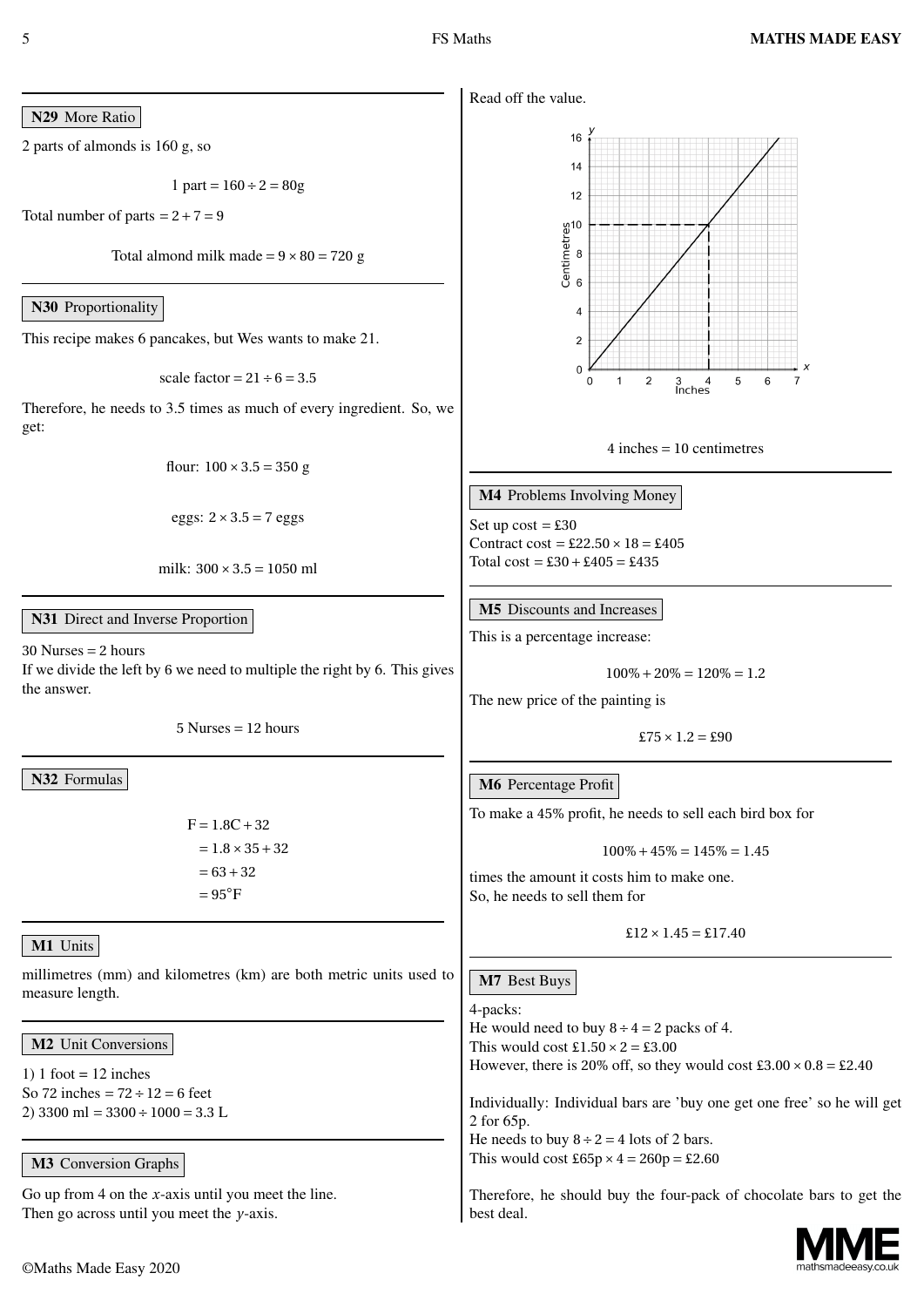# M8 Interest and Compound Interest

After 1 year: £800*×*1.02 *=* £816 After 2 years: £816*×*1.02 *=* £832.32 After 3 years: £832.32*×*1.02 *=* £848.9664 *=* £848.97 (nearest penny)

So, Mick will have £848.97 in his savings account after 3 years.

# M9 Money in the Real World

20% is added on, so multiply the original value by 1.20 Value of t-shirt after VAT added  $=$  £32.50  $\times$  1.20  $=$  £39

# M10 Speed

15 minutes  $= 15 \div 60 = 0.25$  hours

 $speed = distance \div time = 5 \div 0.25 = 20$  mph

M11 Density

density = weight ÷ volume =  $1.5 \div 5 = 0.3$  g/cm<sup>3</sup>

#### M12 Perimeters of Shapes

1) A square has all sides the same length, so

perimeter *=* 9*+*9*+*9*+*9 *=* 36 m

2) An isosceles triangle has two sides the same length. The sides which are the same length are 7 cm.

perimeter *=* 7*+*7*+*3 *=* 17 cm

### M13 Areas of Shapes

There is a large rectangle with sides 6 mm and 10.2 mm, and a smaller rectangle with sides of 4.5 mm and 8 mm has been cut out of this.



Area of large rectangle  $= 6 \times 10.2 = 61.2$  mm<sup>2</sup> Area of small rectangle  $= 8 \times 4.5 = 36$  mm<sup>2</sup>

Area of shape *<sup>=</sup>* 61.2*−*<sup>36</sup> *<sup>=</sup>* 25.2 mm<sup>2</sup>

# M14 Circles and Pi

The diameter of a circle is twice the radius of the circle.

M15 Area and Circumference

Area of semicircle = 
$$
\frac{1}{2}
$$
 area of circle =  $\frac{1}{2} \times \pi \times 5^2 = 39.3$  m<sup>2</sup> (1 dp)

Perimeter of semicircle  $=\frac{1}{2}$  $\frac{1}{2}$  circumference of circle + diameter 1  $\frac{1}{2}$  circumference of circle =  $\frac{1}{2}$  $\frac{1}{2}$  × 2 $\pi$  ×  $r = \pi$  ×  $r = \pi$  × 5 = 15.70796... m diameter =  $2 \times r = 2 \times 5 = 10$  m

Perimeter *=* 15.70796...*+*10 *=* 25.70896... *=* 25.7 m (1 dp)

#### M16 Using Length and Area in Calculations

Convert all lengths to cm: width of floor  $= 2.4 \times 100 = 240$  cm length of floor  $= 3.3 \times 100 = 330$  cm

Area of floor =  $240 \times 330 = 79200$  cm<sup>2</sup>

Area of each tile  $= 30 \times 30 = 900$  cm<sup>2</sup>

Number of tiles needed *=* 79200*÷*900 *=* 88

# M17 3D Shapes

The container is 15 cm by 6 cm by 3 cm or

15 cm *×* 6 cm *×* 3 cm

or

15 cm long, 6 cm wide and 3 cm high

### M18 Volume of 3D Shapes

A cube has all sides the same length. In this case, the length, width and height are all 9.2 mm.

Volume =  $9.2 \times 9.2 \times 9.2 = 778.688$  mm<sup>3</sup>

### M19 Volume of Prisms and Cylinders

Calculate the area of the cross-section using the formula for the area of a circle:  $A = \pi r^2$ 

So in this case, the cross-sectional area is:

Area =  $\pi \times 3^2 = 3.14 \times 9 = 28.26$  cm<sup>2</sup>

Multiply this by the length to get the volume:

Volume =  $28.26 \times 8 = 226$  cm<sup>3</sup> (nearest whole number)

### M20 Nets of 3D Shapes

This is a net of a triangular prism - there are two triangles which are the front and back and three rectangles which are the long sides.

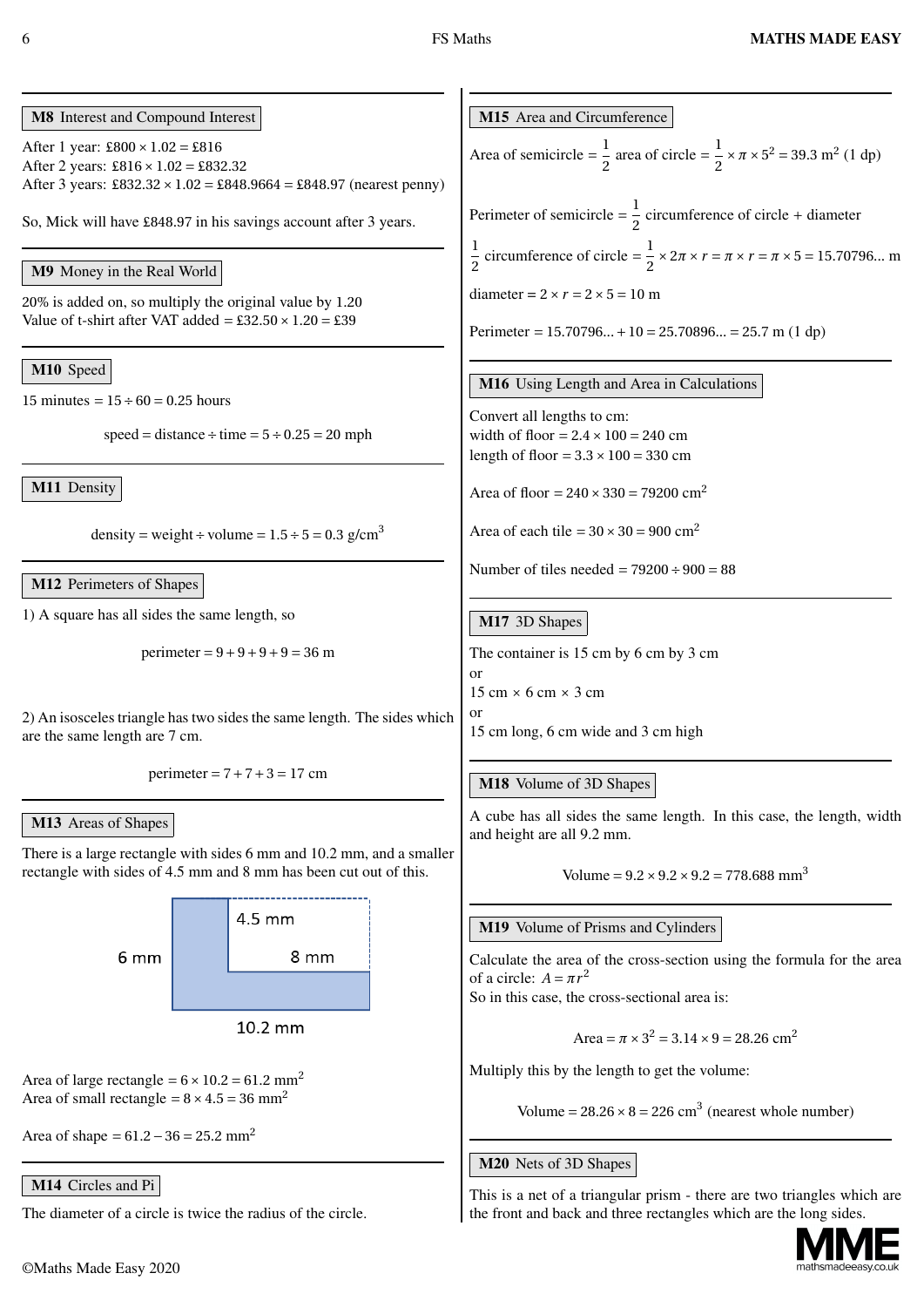M21 Surface Area of 3D Shapes

Area of front face  $=\frac{1}{2}$  $\frac{1}{2}$  × 10 × 12 = 60 m<sup>2</sup> The front and back faces are the same, so Area of back face  $= 60$  m<sup>2</sup>

Area of base =  $10 \times 22.4 = 224$  m<sup>2</sup> Area of side face  $= 13 \times 22.4 = 291.2$  m<sup>2</sup>

The two side faces are the same, so

Surface area *<sup>=</sup>* <sup>60</sup>*+*60*+*224*+*291.2*+*291.2 *<sup>=</sup>* 926.4 m<sup>2</sup>

#### M22 Plans and Elevations

The shape is in the shape of a cross, so the plan is going to be the shape of a cross. The front and side elevations are the same - both are 3 blocks wide and 1 block tall. All 3 projections are shown below.



#### M23 Maps and Scale Drawings

The length of the ladybird in the drawing is 2.6 cm.

The ratio of length in drawing to length in real life is 1 : 0.2, so the measurements in real life must be 0.2 times the size in the drawing.

So, length in real life  $= 2.6 \times 0.2 = 0.52$  cm

#### M24 Making Scale Drawings

Convert all measurements to cm:

height  $= 0.75 \times 100 = 75$  cm

width *=* 1.2*×*100 *=* 120 cm

The ratio of drawing to real life is 1 : 15, so the measurements in the drawing must be 15 times smaller than those in real life.

So,

height in drawing  $= 75 \div 15 = 5$  cm width in drawing  $= 120 \div 15 = 8$  cm

The drawing will look like the following.



# M25 Coordinates

Go across to *−*3 on the *x*-axis, and then down to *−*2 on the *y*-axis. Plot the coordinate using a dot or a cross:



### M26 Angles in 2D Shapes

Angles in a triangle add up to 180*◦* . So,

$$
x = 180 - 70 - 50 = 60^{\circ}
$$

### D1 Median and Mode

a) To find the median, we must first put the values in ascending order:

#### 167, 169, 175, 175, 175, 176, 181, 182, 184, 210

There are 10 numbers, so the median is half way between the middle two numbers: 175 and 176.

Therefore, the median is 175.5 cm (the halfway point).

b) The mode is the most common number in the list, which is 175

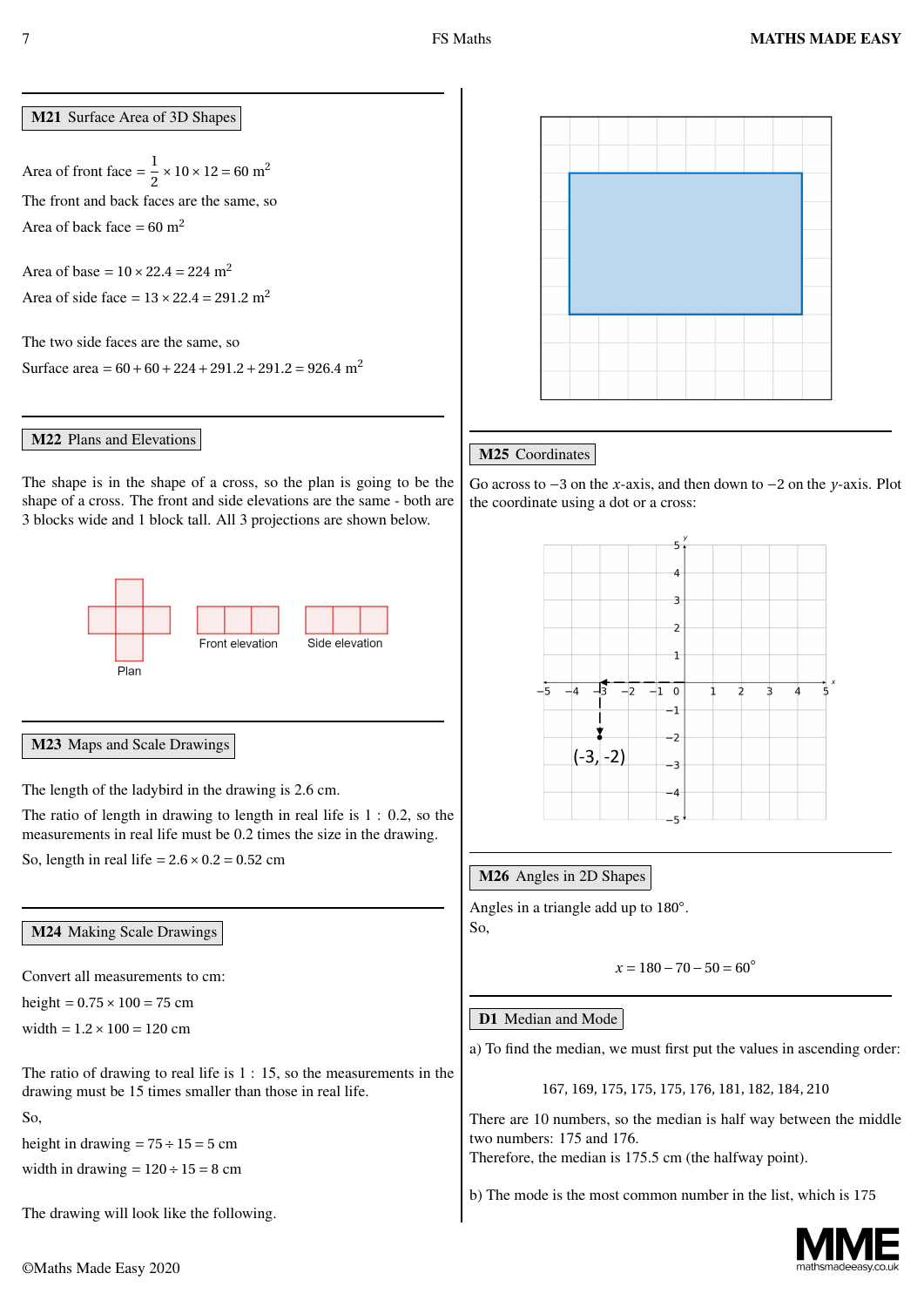### D<sub>2</sub> Mean and Range

a) There are 10 numbers in the list, so we must add up all the values and divide by 10.

mean = 
$$
\frac{181 + 182 + 175 + 176 + 210 + 169 + 175 + 184 + 167 + 175}{10}
$$
  
= 179.4 cm

b) The range is the difference between the largest value in the list and the smallest value in the list.

range *=* biggest value*−*smallest value *=* 210*−*167 *=* 43 cm

## D3 Comparing Data Sets

To compare two similar sets of data, we must calculate the range of each set and compare them. The data set with the smallest range is the most consistent.

The range is the difference between the largest value in the list and the smallest value in the list.

range of set A *=* biggest value*−*smallest value *=* 210*−*167 *=* 43

range of set B *=* biggest value*−*smallest value *=* 182*−*162 *=* 20

The range is smallest in set B, therefore the height of the men is more consistent in set B.

# D4 Estimating the Mean

Calculate the midpoints of each group, and write them in a midpoint column.

Then, calculate the 'frequency *×* midpoint' for each group.

Then, calculate the total frequency and total 'frequency *×* midpoint'

| Age       | Frequency | <b>Midpoint</b> | Frequency $\times$<br>midpoint |  |
|-----------|-----------|-----------------|--------------------------------|--|
| 18-30     | 14        | 24              | 336                            |  |
| $31 - 35$ | 33<br>4   |                 | 132                            |  |
| 36-50     | 12<br>43  |                 | 516                            |  |
| 51-75     | 9         | 63              | 567                            |  |
| Total:    | 39        |                 | 1551                           |  |

Finally, estimate the mean:

Mean *=* (Total 'frequency'*×* midpoint')*÷* (Total frequency) *=* 1551*÷*39 *=* 39.8 (1 dp)

### D5 Probability Basics

a) the probability of rolling any number on a fair six sided die is the same. So, Paul is equally likely to roll a 6 or a 1.

b) There are 3 odd numbers on a six sided die: 1, 3 and 5. 1

So, the probability of rolling an odd number is  $\frac{3}{6}$  =  $\frac{2}{2} = 0.5$ 

c) There is no number 10 on the six sided, so the probability of rolling a 10 is 0.

a) There are 6 numbers on the six sided die, so the probability of landing on the number 1 is  $\frac{1}{6}$ 

Therefore, the probability of **not** landing on the number 1 is  $1 - \frac{1}{6}$ 6 *=* 5 6

b) We need to multiply the probability that the number will not land on the number 1 by itself.

probability 
$$
=
$$
  $\frac{5}{6} \times \frac{5}{6} = \frac{25}{36}$ 

D7 Two-Way Tables

a)

|              | <b>Standard ticket</b> | <b>VIP ticket</b> | <b>Total</b> |
|--------------|------------------------|-------------------|--------------|
| <b>Adult</b> | 32                     | 15                | 47           |
| <b>Child</b> | 12                     |                   | 15           |
| Total        | 44                     | 18                | 62           |

b) 18 out of 62 people purchased a VIP ticket. So the probability is

18  $\frac{1}{62}$ 9 31

### D8 Tables for Multiple Events

Draw a table for multiple events and fill this in:

|         |                | Die One        |                |                         |                    |          |    |
|---------|----------------|----------------|----------------|-------------------------|--------------------|----------|----|
|         | ٠              | $\mathbf{1}$   | $\overline{2}$ | $\overline{\mathbf{3}}$ | $\overline{4}$     | 5        | 6  |
|         | $\overline{2}$ | $\overline{3}$ | 4              | $5^{\circ}$             | 6                  | 7        | 8  |
|         | $\overline{a}$ | 5              | 6              | $\overline{7}$          | 8                  | 9        | 10 |
|         | 6              | $\overline{7}$ | 8 <sup>1</sup> | - 9                     |                    | 10 11 12 |    |
| Die Two | 8              | 9              | 10             |                         | 11 12 13 14        |          |    |
|         | 10             | 11             |                |                         | 12  13  14  15  16 |          |    |
|         | 12             | 13             |                |                         | 14  15  16  17  18 |          |    |

There are 36 numbers in total. 3 of the numbers are 10. Therefore the probability is

> 3 36 *=* 1 12

# D9 Scatter Graphs and Correlation

a) As the *x* value increases, so does the *y* value. Therefore, this graph displays positive correlation.

b) There appears to be no relationship followed by the points on this graph. Therefore, it displays no correlation.

c) As the *x* value increases, the *y* value decreases. Therefore, this graph displays negative correlation.